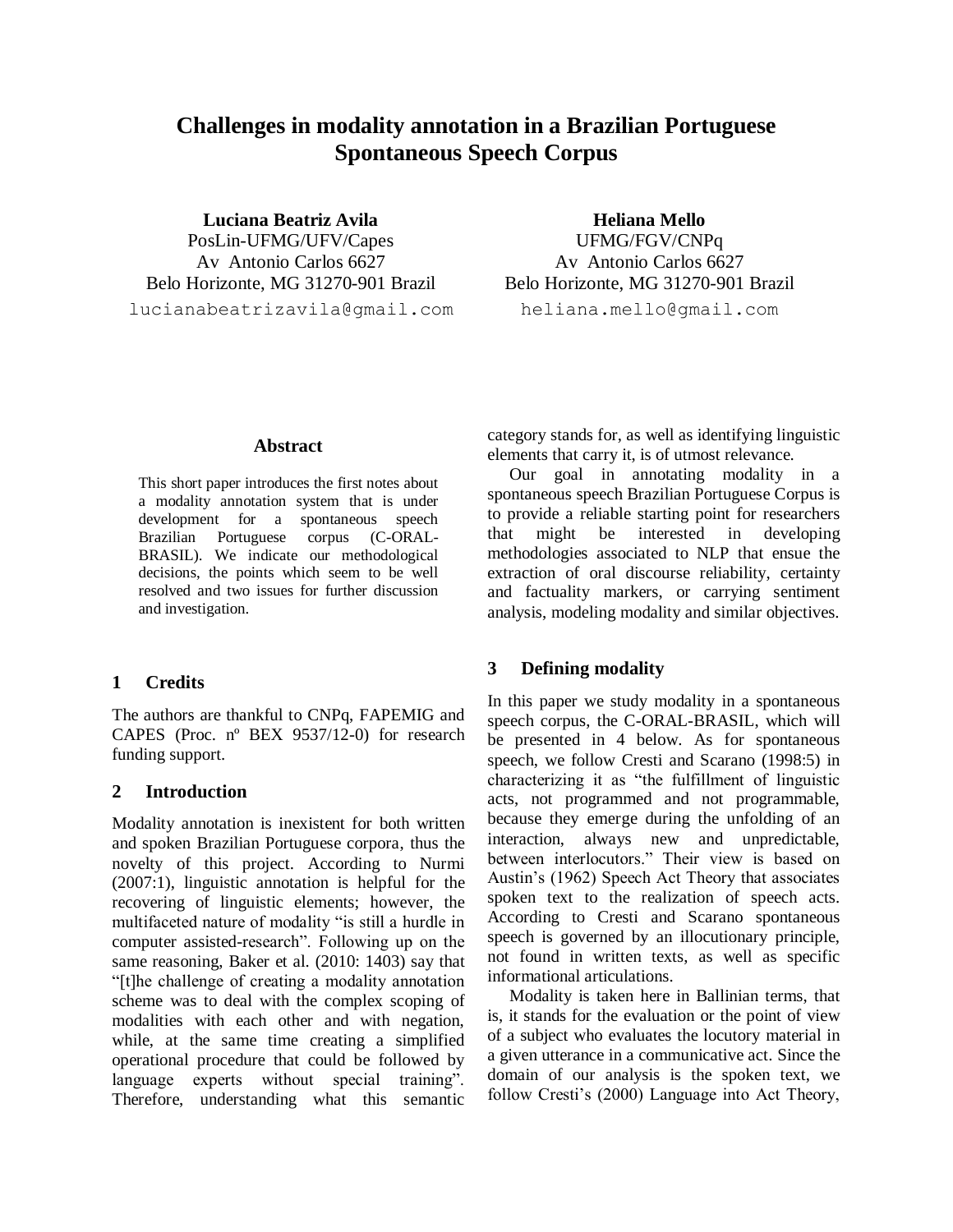whereby the utterance is the analytical reference unit that will be taken into consideration. This significantly differs from studies that rely on the sentence as the reference unit for the analysis of modality (eg. Fintel, 2006). An utterance carries an illocution and its locutory material does not necessarily carry a proposition. An utterance may be simple when comprised by one tone unit or complex when it is made up by two or more tone units. The scope of modality is the tone unit as proposed by Tucci (2007). Hence, within a given complex utterance, there might be different tone units which carry different modal values. When a tone unit carries more than one modal marker they may not share the same modal value, in which case the dominant modality will prevail. This can be appreciated in the examples below:

(i) REN: **se** a gente vai de táxi / voltar de táxi / **po'** comprar um //

If we go by taxi / come back by taxi / (you) may buy one //

In (i) there are three information units compounding a complex utterance. The first one carries epistemic modality while the last one carries deontic modality. Albeit belonging to the same utterance, the modalities that mark each information unit are not semantically compositional. Whereas in (ii) below, two modal values within the same information units will be compositional and the dominant value will prevail:

## (ii) GIL:<eu **acho** que **tem que** ser esses> // I think that it has to be these

In (ii) there is a single information unit, a Comment, which carries two modality indexes, *acho* "think", an epistemic marker, and *tem que* "have to", a deontic marker. The utterance in this case carries only one information unit and its modality is epistemic.

Modality in speech at times might get confused with other categories that carry subjective judgment; however a good rule of thumb to identify modal markers is to proceed to a semantic analysis leaving strictly pragmatic values aside. This has been demonstrated through an experiment reported in Mello and Raso (2011) who indicate the differentiation between modality, illocution and attitude in speech**.** Modality is related to the modus on dictum (Bally, 1942), illocution is the actum of the dictum, while attitude is the modus on actum. Therefore, modality can be classified as a semantic category, whereas both illocution and attitude are pragmatic notions. Modality, when marked, is carried by lexical and grammatical items on the one hand, while illocution and attitude are carried by prosodic cues.

In our work we focused on overt modal markers and took into consideration the following modal values: epistemic, deontic and dynamic. Epistemic modality refers to the conceptualizer's point of view, as far as possibility and necessity are concerned, in a given uttered material. This can be seen in the example below:

(iii) REN: **<**pode**> // tanto faz //** pode **//**  $\leq$ It can be $\geq$  // it doesn't matter // it can be // FLA: ou cê **acha** muito **//** Or do you think this is too much // REN: uhn **//** acho **que não //**  *Uhn*  $//$  **I** don't think so  $//$ 

In deontic modality the conceptualizer, a moral agent, refers to obligation, permission, contingent necessity in the uttered locutory material, as in  $(iv):$ 

(iv) HMB: ela **tem que** falar / assim / de que que ela gosta // She has to say / like/ what she likes //

As for dynamic modality, it includes ability and intention (will), that is, the conceptualizer's expression of capability, as in (v):

(v) ROG: eu acho que eu **consigo** &mar [/1] fazer isso // I think I can do this //

Modality is usually codified by several morphological and grammatical forms, among them modal auxiliaries, adverbs, evaluative adjectives, periphrastic forms, propositional verbs and conditionals. These forms will be taken into consideration in the proposed annotation system whereas some less conventionalised items that might be becoming grammaticalized in spoken Brazilian Portuguese will not be annotated because they require further investigation.

Our annotation proposal is inspired by other systems previously explored for English (Baker et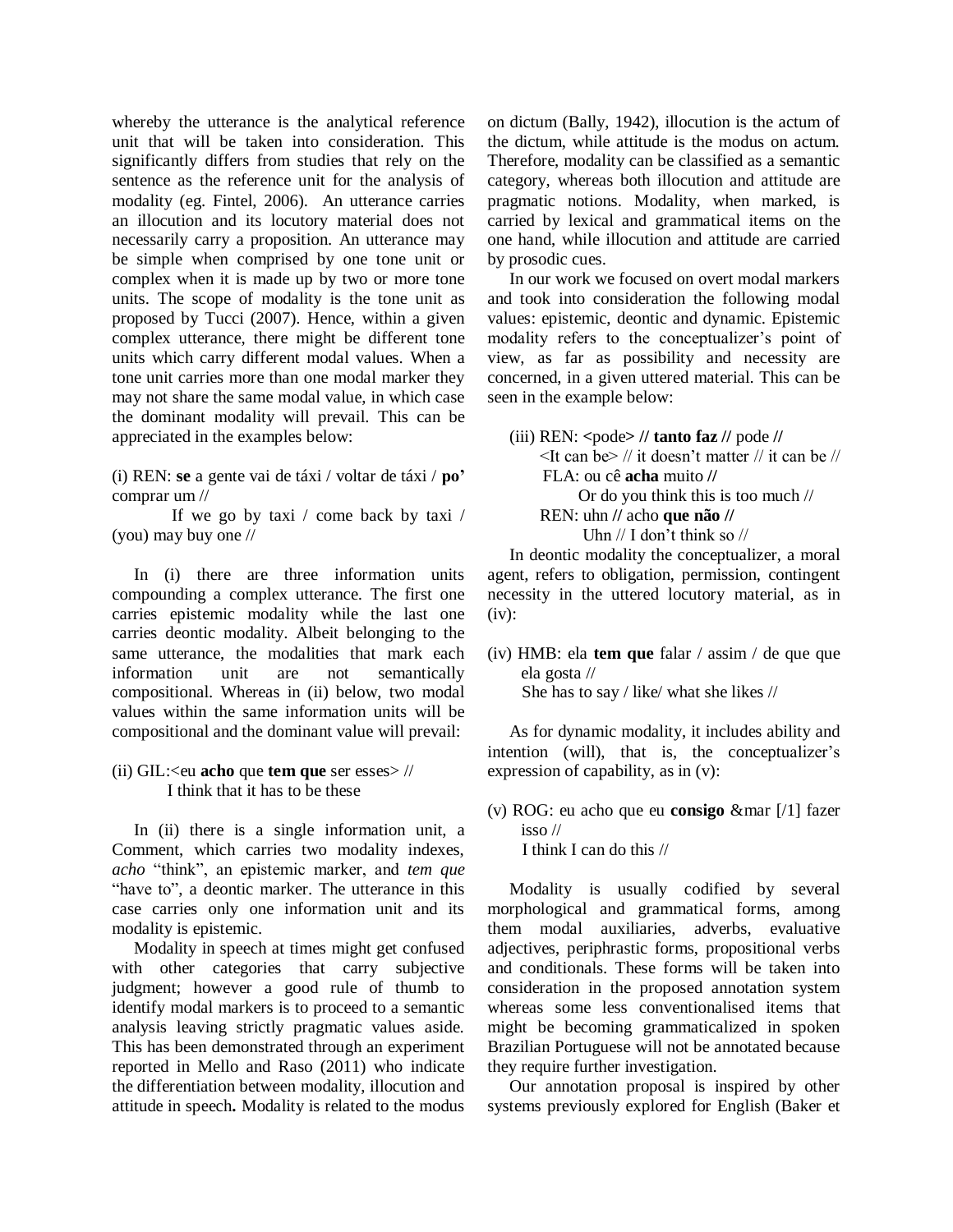al., 2010; Matsuyoshi et al., 2010; Saurí et al., 2006, 2007; Szarvas et al., 2008) and it closely follows the scheme proposed by Hendrickx, Mendes and Mencarelli (2012) who explored modality annotation in European Portuguese (EP) speech.

The EP proposed scheme takes into account seven modal values and a number of corresponding subvalues, as shown in Table 1:

| <b>Values</b>        | <b>Subvalues</b>         |
|----------------------|--------------------------|
| Epistemic            | knowledge                |
|                      | belief                   |
|                      | doubt                    |
|                      | possibility              |
|                      | interrogative            |
| Deontic              | obligation               |
|                      | permission               |
| Participant-internal | necessity: personal      |
|                      | needs                    |
|                      | capacity: personal       |
|                      | capacity                 |
| Evaluation           | (evaluation of the       |
|                      | proposition)             |
| Volition             | (hopes and wishes)       |
| Effort               | (attempt of the          |
|                      | participant to make sth. |
|                      | happen)                  |
| <b>Success</b>       | (results of the          |
|                      | commitment of the        |
|                      | participant)             |

Table 1 – European Portuguese selected modal values and subvalues

The system we advance here is more economical and reflects a canonical typology of modal meanings, as we show below. In both schemes (EP and BP), the three main categories overlap (Epistemic, Deontic, Dynamic or Participant-Internal), but it is not sufficiently clear so far whether a variety of non-epistemic meanings taken into consideration in the EP system should be considered as separate modal values, or rather as subvalues of Epistemic modality.

Other related works on modality annotation, accordingly to their goals, also present a range of modal values, denoting requirement, permissiveness, intention, ability, effort, success want and belief (Baker et al. 2010); assertion, volition, wish, imperative, permission, interrogative (Matsuyoshi et al. 2010); purpose,

need, obligation and desire events (Morante & Daelemans, 2012).

Much of these works describes other components which are involved in the expression of modality, such as trigger, target and holder (Baker et al. 2010) or source, time, conditional, primary modality type, actuality, evaluation and focus (Matsuyoshi et al. 2010).

Following on the footsteps of the annotation scheme for EP, our proposal aims at contributing to the development of NLP projects, especially those based on spontaneous speech and its particularities.

# **4 A Brazilian Portuguese spontaneous speech corpus: the C-ORAL-BRASIL**

C-ORAL-BRASIL follows the same architecture as the European Romance spontaneous spoken corpus C-ORAL-ROM (Cresti and Moneglia, 2005), whereby diaphasic variation is privileged in order for a large diversity of illocutions and informational structuring to be documented. C-ORAL-BRASIL comprises 200 texts of approximately 1,500 words each. Its informal half has been published (Raso and Mello, 2012) and exhibits a majority of private/familiar texts (80%) over public texts (20%), equally distributed into dialogues, conversations (3 or more participants) and monologues. The corpus follows the CHILDES-CLAN transcription format to which prosodic annotation is added, marking tone unit and utterance boundaries, besides several phenomena typical of speech. The entire corpus is speech to text aligned through use of WinPitch software.

# **5 Annotating modality in the C-ORAL-BRASIL**

In this study a sample from the C-ORAL-BRASIL was taken into consideration. It covers 20 texts with an average of 1,500 words each, thereby totally 31,318 words; 5,484 utterances and 9,825 tone units. 1,155 modality marked tone units were found. The identification of modal markers was undertaken by three annotators working independently and qualitatively validated through group discussions. The search for modal markers was performed manually, through qualitative textual analysis, supported by the WinPitch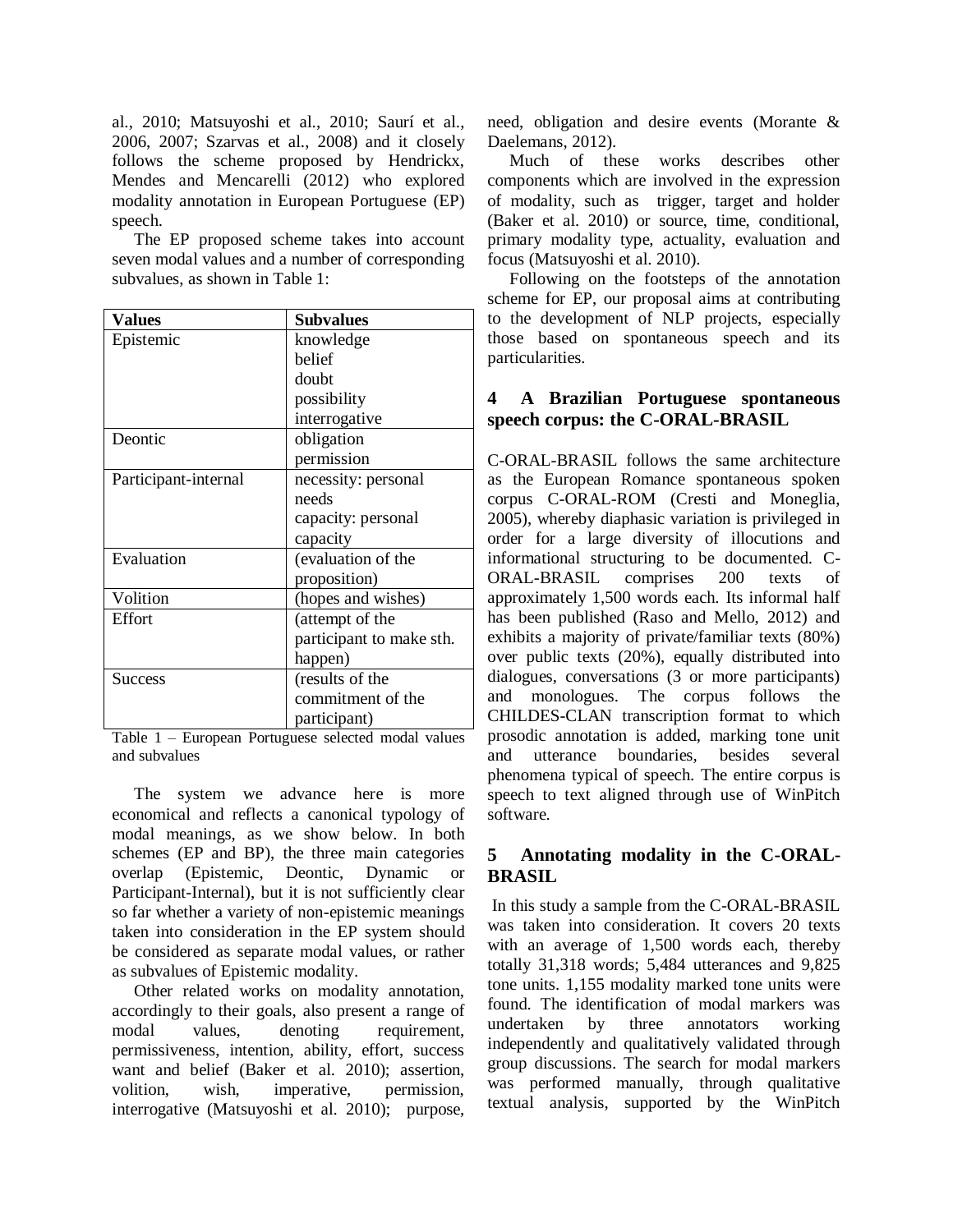software which allows for the concomitant examination of speech signal and transcription.

The data were organized in a table containing the modal markers, the tone unit in which they occurred, the type of information unit they are inserted in, the file they belong to, and any qualitative information deemed relevant.

The modality annotation scheme we propose takes into account The Language Into Act Theory and its reference unit, the utterance, and its subunits, that is, information units (Cresti, 2000). The scope of modality also follows the proposal established within that theory, thereby assigning its locus to the information unit (Tucci, 2007). Additionally, as mentioned, previous work on English and European Portuguese modality annotation is observed closely (cf. Section 3) in addition to opinion and emotions annotation (Wiebe et al., 2005).

The methodological steps taken in order for us to arrive at a modality annotation system were the following: the listing of a set of modal values emerging from the modal indexes found in the corpus; these values were subsequently tested on a sample of our subcorpus.

For the purpose of modality annotation we consider three modal values: epistemic, deontic and dynamic. As discussed above, epistemic modality relates to the conceptualizer's commitment to a given locutory material. Epistemic modality carries seven subvalues: knowledge, opinion, belief, possibility, probability, necessity and verification. <sup>1</sup> Deontic modality encompasses four subvalues: obligation, permission, prohibition and restriction. Finally, dynamic modality comprises three subvalues: ability, capacity and volition/intention.

In addition to modal values, the annotation scheme is made up of the following elements:

- **Trigger (M)**: the morpholexical and grammatical items that carry modality;
- **Source of the modality (src\_mod)**: the conceptualizer, who might coincide with the speaker , the addressee, or another individual whose perspective and view point is being reported;
- **Source of the event mention (src\_evt):** the producer**,** the speaker;

 $\overline{a}$ 

• **Target (T)**: the expression in the scope of the trigger within an annotation unit, that is, information units (IU)that carry modality (Comment, Topic, Parenthetical, Locutive Introducer), described in Table 2:

|                      | Ш             | <b>Information function</b>   |
|----------------------|---------------|-------------------------------|
|                      |               | Expresses the                 |
|                      | Comment       | illocutionary force of        |
|                      |               | the utterance                 |
|                      | Topic         | Specifies the <i>locus</i> of |
|                      |               | application of the            |
|                      |               | illocutionary force of        |
|                      |               | the Comment                   |
| <b>Textual units</b> | Parenthetical | <b>Expresses</b>              |
|                      |               | metalinguistic                |
|                      |               | integration of the            |
|                      |               | utterance                     |
|                      |               | Signals pragmatic             |
|                      | Locutive      | suspension of the hic et      |
|                      | Introducer    | <i>nunc</i> and introduces a  |
|                      |               | metaillocution                |

Table 2 – Modalized textual units (Cresti,  $2000$ )<sup>2</sup>

An example of a modality annotated utterance is given below. Due to space constrains, we cannot discuss all the details involved in the process, however, it is relevant to note the following: elements within = marks stand for information unit labeling, angled brackets stand for speech overlaps, square brackets stand for modality annotated elements, single slashes stand for non-terminal breaks and double slashes for terminal breaks.

(vi) EVN<sub>S1</sub>: é / [a <gente]<sub>S1</sub> [tem que]<sub>M</sub>>  $\langle$ [restringir também]<sub>T</sub> / isso> //

Yeah / we have to restrict too / this //

The annotated elements are the following:

| Trigger                    | tem que            |
|----------------------------|--------------------|
| Source of modality         | A gente, 1p        |
| Source of event<br>mention | <b>EVN</b>         |
| Modal value                | deontic_obligation |
| Target                     | restringir também  |

Example (vi) is very straightforward and leaves no room for discussion as far as modality labeling

l

 $1$  We include here factuality and certainty features.

 $2$  Adapted from Tucci (2007).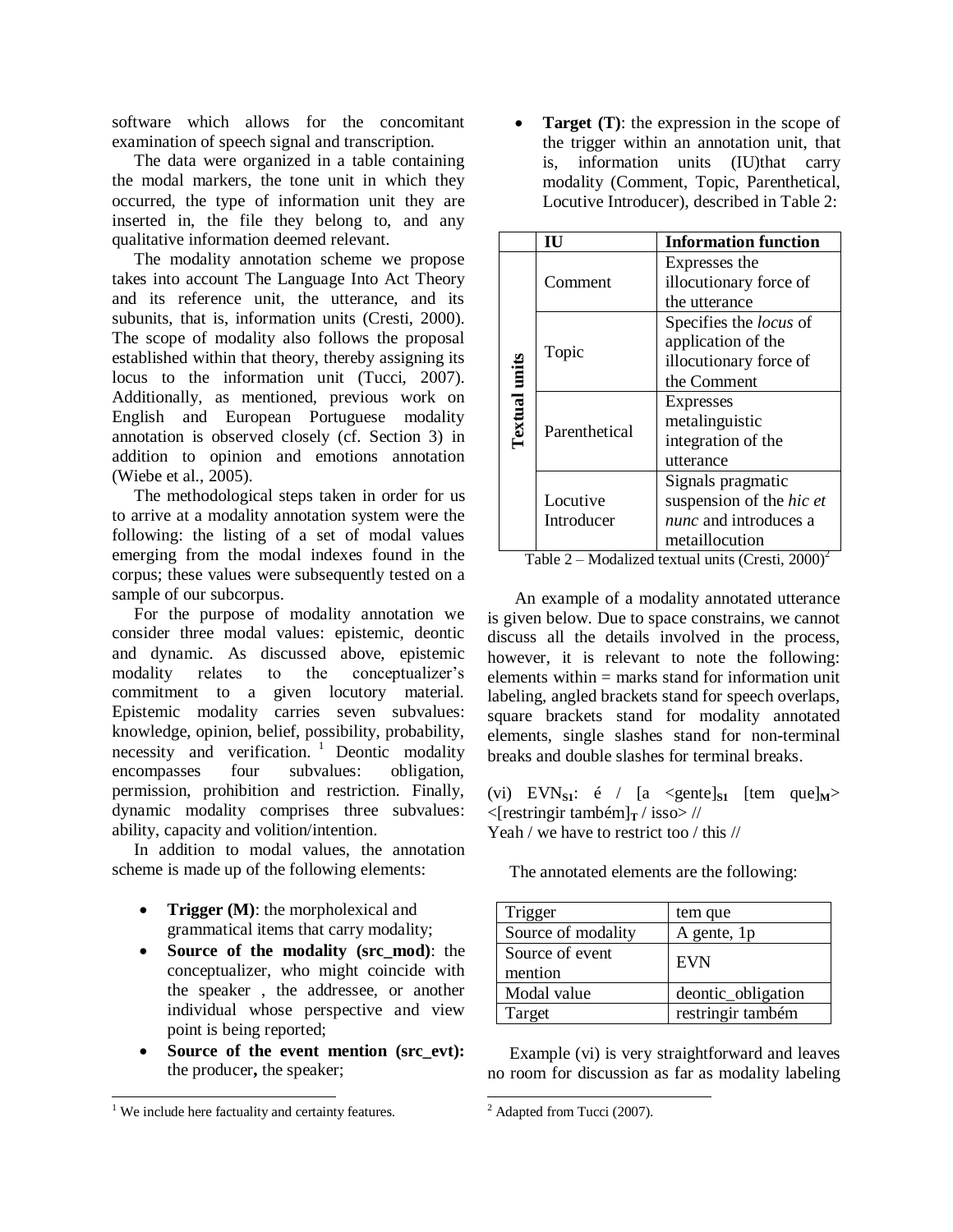and domains are concerned. However, this is not all we see in the data analyzed. There is plenty for discussion regarding some complex issues. Two of these are briefly mentioned below.

One of the challenges is the characterization of the elements that fulfill the role of Source. In our sample we found a majority of cases in which the conceptualizer overlaps with the first person speaker (cf. vi). However, there are cases in which the speaker presupposes or evaluates the kind of modal judgment that is made by others, in which case apparently there could be two conceptualizers, whereby two Source roles would be assigned,  $S_1$ and  $S_2$  and the assigned modal value would be shared by them (cf. vii). Yet another case occurs when the speaker reports the modal judgment made by a third party, in which case, the speaker does not partake in the modal conceptualization that is overtly manifested (cf. viii).

(vii) **JORS1**: se o brasileiro nũ lê os manuais  $\sqrt{\text{FTOP}}$ = hhh no mercado de reposição / & auto [/1] de autopeça / **eles**<sub>S2</sub> acham que abrir uma empresa é comprar um produto por um real / na base cem / e vender por dois acha que tá ganhando o &do [/2] o dobro //

If Brazilians don't read manuals / ..../ **they** think that to open a business is to buy a product by one real/ …/ and to sell it for two (they) think they are making double //

(viii) **PAU**: e **a Isa**<sub> $S1$ </sub> tava achando que ela ali ia ficar pequena //

And **Isa** was thinking that it would be small //

These two last examples lead us to mark up two different sources, following the annotation scheme proposed by Hendrickx, Mendes and Mencarelli (2012): Source of the event mentioned and Source of the modality. The first one corresponds to the producer of the sentence with the modal marker; the second one to the person who is agent/experiencer of modality.

As pointed out by Saurí et al.'s FactBank annotation scheme (Saurí, 2008; Saurí and Pustejovsky, 2009), there is always a default

source<sup>3</sup> corresponding to the author of the text and "the factuality value assigned to events in text must be relative to the relevant sources at play in the discourse […]" (Saurí and Pustejovsky, 2009, p. 240).

In (vii), we have at least two different event mentions<sup>4</sup> introduced by modal markers  $(e_1, b_1)$ "se", and e<sub>2</sub> by the epistemic verb "achar"). The difference between event  $e_1$  and event  $e_2$  is that in  $e_1$  the Source of the modality and the Source of the event mentioned overlap ("JOR") and refer to the epistemic judgment expressed by the conditional construction, whereas in  $e_2$  Source of the event mentioned ("JOR") and Source of the modality ("eles") are different entities. The relation between S1 and the epistemic judgment of S2 is based on a supposition on the evaluation of the second conceptualizer, not necessarily corresponding to the truth-value of the uttered material.

Finally, in (viii), Source of the modality ("a Isa") and Source of the event mentioned ("PAU") are explicitly distinct. There is just the third-person conceptualizer, "a Isa", and her epistemic judgment is reported by "PAU".

A second challenge is presented by the labeling of target. In default circumstances, the target shares the same information unit as the modal marker, as posited by the Language into Act Theory, and which can be seen in the examples previously presented. However, there are cases in which there seems to be a percolation of the target through information unit boundaries, as if it were an anaphoric element, as can be seen in (ix) below:

(ix) GIL: <ô / mas> / voltando à questão / falando em e também falando em povo mascarado / esse povo do Galáticos é muito palha / eu [**acho que]<sup>M</sup>** [es nũ deviam mais participar / e  $lta$  al>]  $\frac{1}{r}$  //

(...) / I think that they shouldn't participate anymore / like //

LEO:  $\langle$ [com certeza] $\rangle$ <sub>M</sub> // Certainly //

 3 "Sources are understood here as the cognitive individuals presented as holding a specific stance with regards to the factuality status of events in text." (Saurí, 2008, p. 58).

An event mention is defined as "consisting of a core predicate and its arguments (complements and adjuncts) in the sentence." (Matsuyoshi et al., 2010, p. 1458).